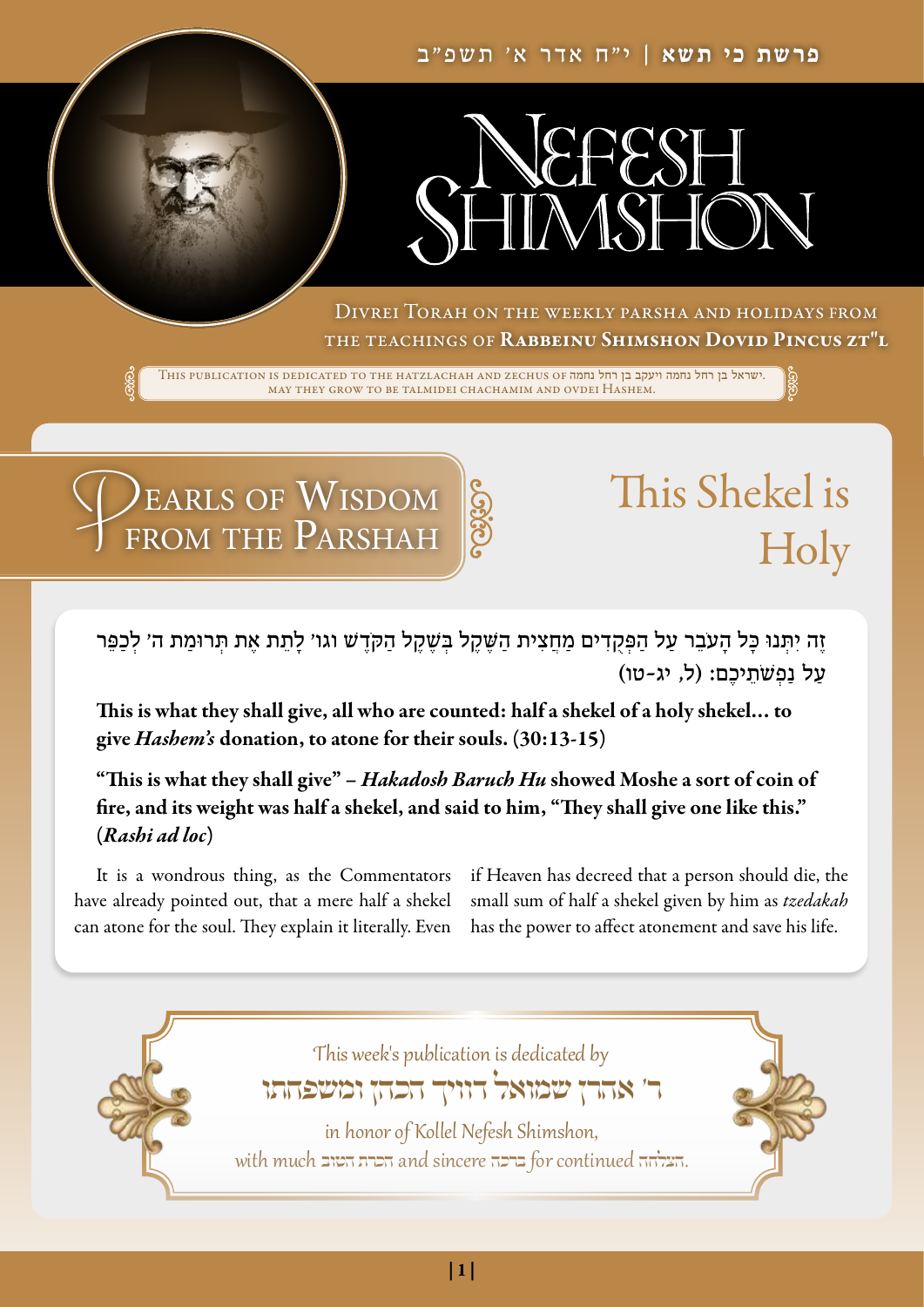However, this shekel is described a "coin of fire," as Rashi explains. This indicates the condition upon which the atonement depends. If a person gives his *tzedakah* with fiery enthusiasm, joy and desire, it has the wondrous power of atonement that the Torah attributes to it. The The feeling with which we donate is a key factor, as the Rambam writes:

Whoever gives *tzedakah* to a pauper with a sour expression, looking at the ground, even if he gave him a thousand gold pieces, he lost his merit and forfeited it. Rather, he should give it with a pleasant expression and with joy, and share in the poor man's sorrow over his misfortune, and speak encouragingly and consolingly to him.<sup>1</sup>

The shekel to be donated is also described as "holy," and this alludes to another important point. The Rambam says<sup>2</sup> that Hebrew is called the Holy Tongue because it has no words for vulgar things. It is a clean and sacred language.

This brings out the meaning of the word *kodesh,*  "holy." Something is "holy" when it is dedicated to one and only purpose. Hebrew, although all the worlds were created through it, and the Torah spoke in this language, still would not be called the Holy Tongue if we could use it for vulgar speech. Only because it is reserved for pure speech alone does it earn the name of "Holy Tongue."

The Torah requires a "holy" shekel to atone for the soul, so it is not sufficient if a person uses his

 $\mathbf{e}$ 

1 *Mishneh Torah, Hilchos Matnos Aniyim* 10:4. 2 *Moreh Nevuchim* 3:8.

money "also" for holy purposes such as *tzedakah*  and supporting Torah learning. His money can be considered "holy" only if he abstains from using it for unholy purposes. Let's say he contributes generously to *chesed* causes. There is no question that he has thereby performed a great mitzvah and acquired lofty merits for himself. But what if he spends his money also on newspapers or magazines full of improper content, or he purchases electronic devices that bring impurity and vulgarity into his home, or other things that are far from being holy? Then we can no longer say about his home that it is holy, and resembles *Beis Hamikdash*, neither can we say about his money that it is holy, that it is *"shekel hakodesh."* 

There is an allusion to this point also in the "coin of fire" concept mentioned above. One of the qualities of fire is that it doesn't mix with other elements. Fire is always free of impurities; it is just fire. Similarly, a person's money needs to be like a "coin of fire." This applies to how he acquired his money, that it is free from unjust gain of any kind, and also that he spends his money only for proper purposes.

The money a person spends on supporting his household in order to rear children to Torah learning is completely holy and pure. But his other expenditures, too, need to be holy. He should not spend money on worthless matters and luxuries. Jewish money is not to be treated lightly. The coins in our wallets are "coins of fire," and we need to treat them with *kedushah.* Then they will serve to atone for our souls and bring great blessing to our home.  $\bullet$ 

ا ہ



לעילוי נשמת מוה״ר משה בן אליעזר המבורגר זצ״ל ומוה״ר ברוך זאב בן נפתלי קראוס זצ״ל נדבת נכדיהם ~ עטרת זקנים בני בנים ותפארת בנים אבותם

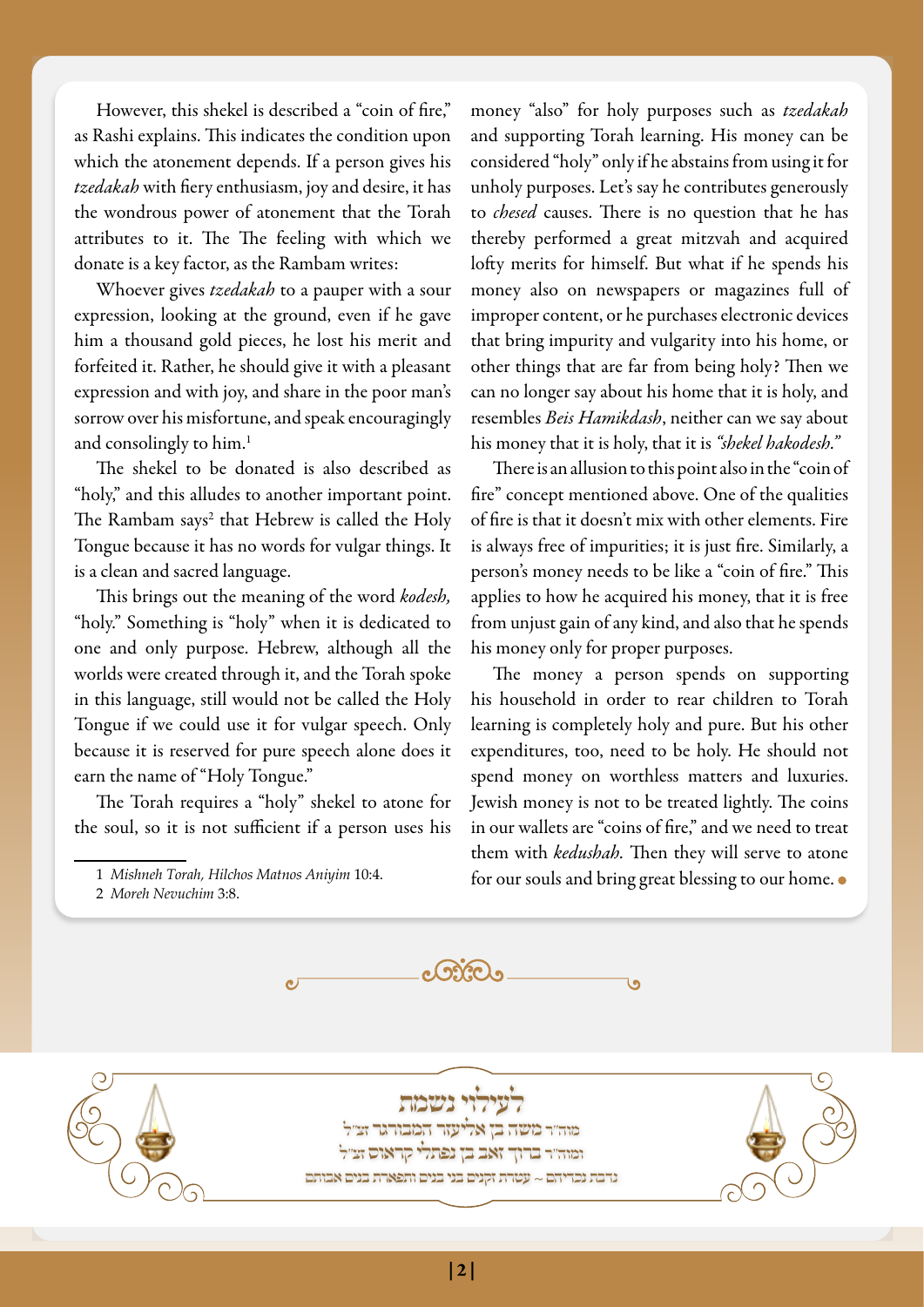# Tzaddikim have it Good

ָהוֹדְעֵנִי נָא אֶת דְּרָכֶךָ. (לג, יג) ֹ

#### Please grant me knowledge of Your ways. (33:13)

Moshe said before Him, "*Ribono shel Olam*! Why are there righteous people who have it good and righteous people who have it bad, evil people who have it good and evil people who have it bad?" (*Berachos* 17a)

I was at a *kiruv* seminar not long ago in America, and one of the rabbis there spoke at length about *galus*  and accepting suffering with love. Someone from the audience stood up and asked, "Okay, but what's the real answer to the question about "righteous people who have it bad"?

I got very upset. I couldn't restrain myself and answered as follows: You need to know that this question you asked, about righteous people who have it bad and evil people who have it good, was originally asked by *Moshe Rabbeinu.* And the prophets Yirmeyahu and Chavakuk asked it after him. If not that such great people brought up the issue, we would say it isn't even a question. Because ninety-nine percent of the time, *tzaddikim* have it good and *resha'im* have it bad!

Moshe was asking about the one percent who are the exception to the rule. He wanted an answer about the handful of righteous people who had it bad and the handful of evil people who had it good. But when we look around at what is happening in the world, we see that the absolute majority of *tzaddikim* have it good. Those who keep Torah and *mitzvos* usually live good, peaceful lives. And those who don't usually have a rough life.. Who can't see this?

We can readily see that the *frum* people lead good lives. We raise families and marry off children. We lack nothing. Those who follow a secular lifestyle

have bitter lives bereft of pleasure. They have an astounding divorce rate. They have so many cases of mental illness and emotional issues. They simply have a very tough time in life.

When people of the Torah-observant community complain about their problems they are like the man who has a toothache and starts to cry, *"Ribono shel Olam,* why do I have it so bad?" He forgets that his eyes are good and his ears are good and he has healthy children and he has food and clothing and so many other things that *Hashem* gave him. He simply forgets about the whole world and knows just one thing: my tooth hurts.

So he goes to the dentist, who tells him, "You are lucky you came in to get checked. There is a serious condition here that needs immediate treatment. But it will be okay, thanks to your toothache!"

In the end we see that everything was for the good.

The Torah promises that "if you will surely obey My commandments, I will give the rain of your land in its time,"1 and this promise is alive and well. Just "taste and you will see that *Hashem* is good."2

This is especially apparent in our generation. When a person is a *tzaddik* he has it good. If you will really be a *tzaddik* you won't lack anything. You will *daven* right, and then you will have everything.

<sup>2</sup> *Tehillim* 34:9.



<sup>1</sup> *Devarim* 11:13-14.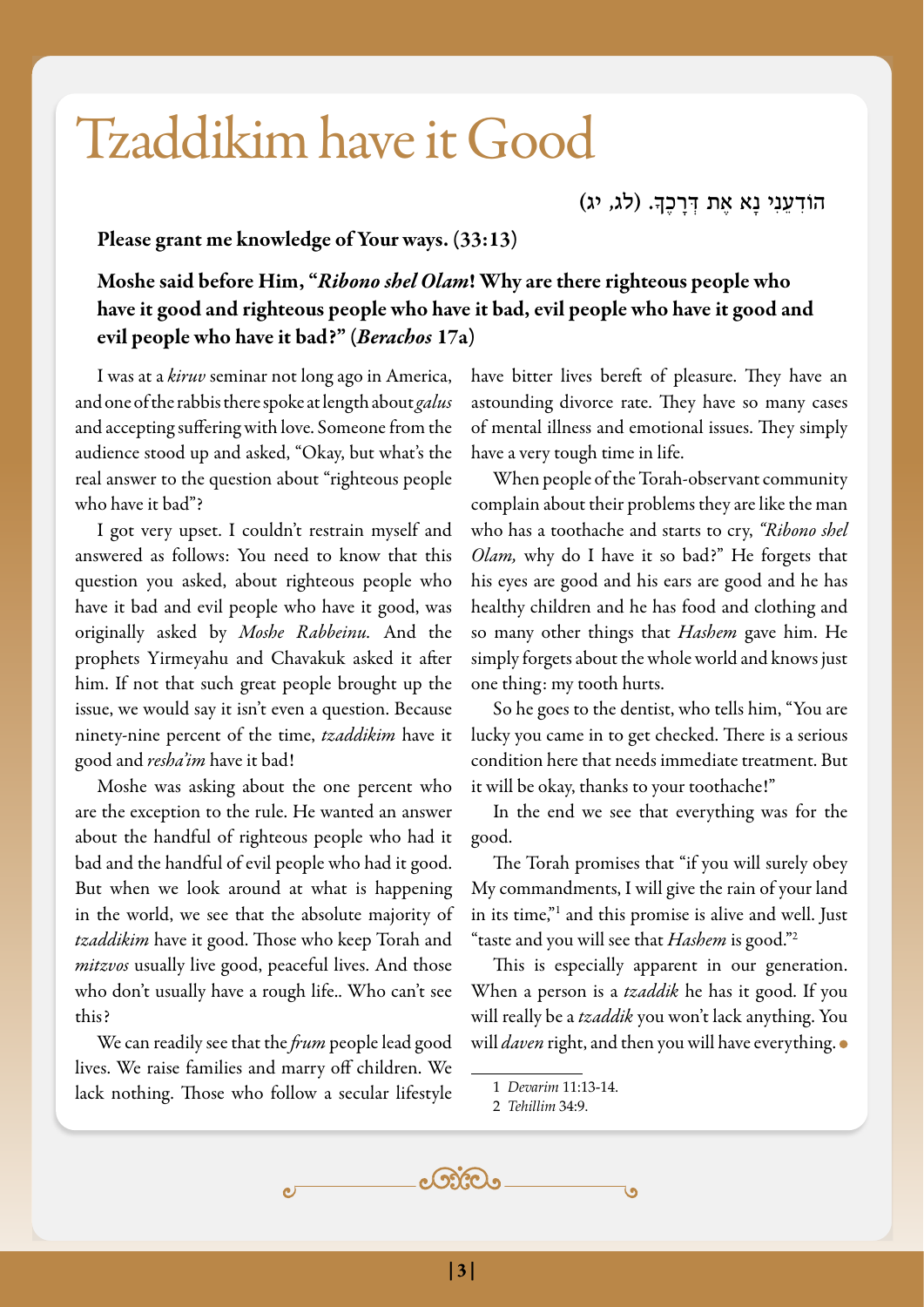### Machatzis Hashekel: Two Halves that Meet

#### ֶׁזֶה יִתְּנוּ כָּל הָעֹבֵר עַל הַפְּקֻדִים מַחֲצִית הַשֶּׁקֶל בְּשֶׁקֶל הַקְדֶשׁ. (ל, יג) ֹ ֦֧<u>֦</u> ׁ ֹ

#### This is what they shall give, all who are counted: half a shekel of a holy shekel. (33:13)

**Jeffels** 

#### What's so Hard to Understand about Machatzis Hashekel?

ARSHAH TOPIC

In this *parshah* we have the mitzvah of *Machatzis Hashekel*. Although it applied only in Temple times, we have a custom also today of giving money to *tzedakah* before Purim as a remembrance of *Machatzis Hashekel*.

This *mitzvah* has great depth. *Chazal* alluded to this when they said that *Moshe Rabbeinu* had difficulty with *Machatzis Hashekel* until *Hashem* showed him a coin of fire and said they should give like this, as Rashi explains on the *pasuk*. The Midrash spells it out:

At that time, *Moshe Rabbeinu* was puzzled over the matter, until *Hakadosh Baruch Hu* said to him, "This is what they should give."1

But what was so hard about *Machatzis Hashekel* to understand? It sounds so simple. Every Jew donates a coin of a certain clearly stated weight. What didn't Moshe get?

However we explain it, one thing is for sure: there is something very profound about *Machatzis Hashekel*. We will not delve into deep Kabbalistic matters here but we will speak about a few allusions contained in the mitzvah of *Machatzis Hashekel*.

#### Half implies Connection

First let us understand the concept of "half."

Whenever we have a half, where is the other half ? With someone else. If I have half of something, another person must have the other half of it, because a half is, by definition, a part of a whole. For this reason, a half always implies connection, relationship. When there is connection, when there is relationship, it is because half is with me and half is with the other person. But when I have the whole thing, I will never be connected to the other person. Only if I hold half and he holds the other half are we connected.

It is like a chain. Each link intertwines with the link next to it. Half of one link joins with half of the next link. When there are two halves, the first half always mixes in with the second half, and the second half with the first half.

This is reflected in the human body. Someone familiar with anatomy, perhaps because he learned *hilchos shechitah,* knows that there is a sort of separation that divides the upper part of the body, which contains the heart and the lungs, from the lower part of the body, which contains the digestive organs. This divider is called הכבד טרפש, the diaphragm. This type of division is alluded to in the verse, "There shall be a רקיע) firmament) in the midst of the water, and it shall divide between water and water."2

Why does this division exist?

The upper organs of the human body, the heart and lungs, are the organs of life. They relate to more spiritual aspects, to air and emotion. The lower organs of the body, the digestive tract, are the organs of physicality. The Creator placed a sort of divider, a רקיע, between the upper part and the lower part.

But it does not divide with a straight line. The diaphragm is diagonal. It begins above, on one side,

<sup>1</sup> *Pesikta Zutarta, Shemos* 30.

<sup>2</sup> *Bereishis* 1:6.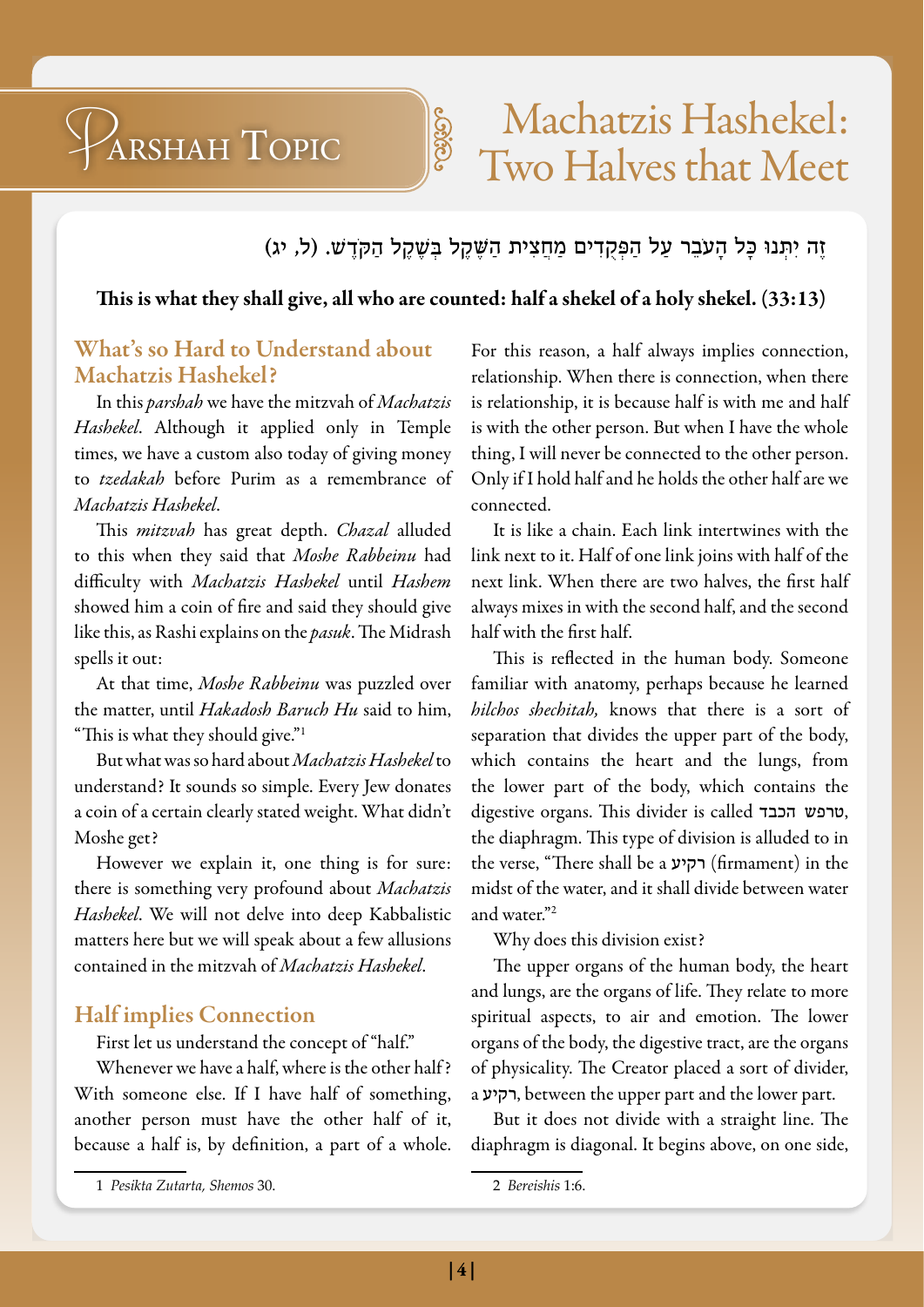and ends below, on the other side. The upper organs thus mingle with the lower half of the body, and the lower half with the upper half. The diaphragm doesn't provide an absolute division between the two parts of the body. The two parts are interconnected because each enters the area of the other.

This teaches us an important principle. A person has two parts: the upper part, spirituality, and the lower part, physicality. And they should indeed be divided from one another.

However, some people mistakenly think a division means that when they are learning Torah, they use the upper, spiritual part, and when they are eating, they use the lower, physical part, and there is no connection between the two. When they eat, they eat animalistically, and when they learn Torah and engage in other spiritual matters, only then they behave like human beings should.

Regarding this attitude, there is a story they tell about Aristotle, the ancient Greek philosopher (whom the Rambam described as a great sage). Aristotle authored a whole book denigrating physical desires, in which he described them as foolish nonsense that destroys a person. Once, Aristotle's disciples found him pursuing in a very gross physical desire. They asked him how he, Aristotle, could do such a thing, after writing a whole book against it? He answered: When I am involved with philosophy, with spiritual matters, with authoring books, I am Aristotle. But when I am involved with physical matters, I am not Aristotle.

As if there is a clear line of demarcation between spirituality and physicality?! If a person thinks this way, when he is eating a sandwich he will not be a *talmid chacham,* and likely not even a Jew. Only when he is reciting the *berachah,* he is still a Jew, but as soon as he finishes the *berachah* and is biting into the sandwich, he turns animalistic.

This is why *Hashem* created the diaphragm diagonally. This indicates the falsity of the abovementioned approach. If the upper and lower parts of the body would be divided by a straight line, it would indicate that above the line is human and below is animal. But a diagonal division indicates that the upper part mingles with the lower, and the lower with the upper.

When a person is involved with the lower, with physicality, he needs to remember to still conduct himself as a sanctified person, as it says, "You shall be holy."3 And when he is involved with spiritual matters, he should not forget that he also has a physical part to his nature.

Sometimes a person is involved with *ruchniyus,*  for instance, he is thinking in learning, and someone comes over and says, "Good morning!" Instead of saying back "Good morning to you" with a smile, he just gets annoyed by the interruption. This is not the way. Even when we are wrapped up in spiritual matters, we need to remember the other parts of human nature.

We need to be like a chain: each part enters the space of the other. This is the concept of "half." I enter your space, you enter my space, and that way we are connected and have a relationship.

Now we can understand the *Machatzis Hashekel*. We tend to think that our money is ours, but in truth, what we have is just a "half " shekel. The money is not under our full ownership, because we have a partner: *Hashem*. He is partners with us in our money.

This is why giving *Machatzis Hashekel* is "to atone for your souls."4 The Hebrew word for "atone" is כפר. It denotes wiping away and purifying. By giving *Machatzis Hashekel* the soul becomes purified. Because if a person has "whole" coins, they are exclusively his, and he is disconnected from *Hashem*; he is not partners with Him. But if he has a "half" shekel, he has partnership. The other half of the money belongs to *Hashem*, so he becomes connected to Him.

What kind of partnership do we have with *Hashem*? What does it mean that He is partners with us?

<sup>3</sup> *Vayikra* 19:2.

<sup>4</sup> *Shemos* 30:15.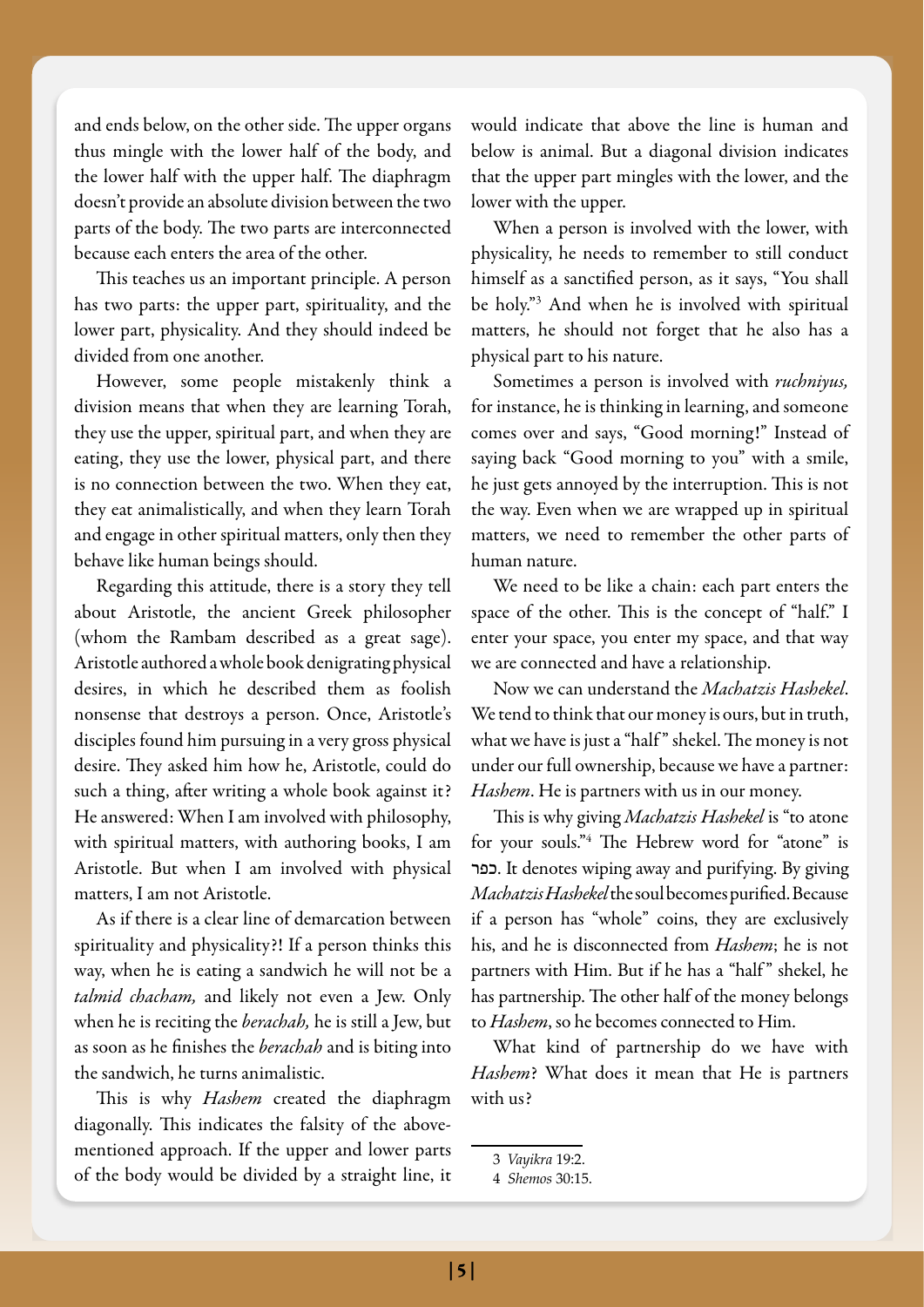#### All Yours

There are actually two kinds of partners. The Mishnah in the beginning of *Bava Metzia* highlights one kind of partner. The Mishnah says:

Two people are holding on to a shawl. This one says, "It is all mine," and that one says, "It is all mine." The law is that they divide it.

I have a question: what would be the law if two people go to *beis din* while they are holding on to a shirt, and this one says, "It is all yours," and that one says, "It is all yours"? Instead of claiming the disputed garment as his own, each claims it belongs to the other party. What would be the *halachah* in such a case?

The Midrash<sup>5</sup> in fact presents this exact case and states the legal verdict as well. Alexander of Macedon, the great Greek conqueror, went to visit the king of Katzia, whose land was beyond the dark mountains. The king of Katzia came out to greet him with many gifts of gold and silver, but Alexander refused them, saying he has enough gold and silver in his own land. He then said, "I only came in order to know how you judge." He wanted to learn from the king of Katzia how to handle judicial matters. So the king of Katzia let him observe how cases are judged in his land.

One day, two people came to the king with their case. One said: My master the King, I have a problem. I bought a field, and when I plowed it, I found a great treasure buried underground. The treasure does not belong to me because I bought a field and not a treasure. So I want to return the treasure to its rightful owner, who is the man who sold me the field.

The other litigant said: It's not that way at all. When I sold him the field, I sold it with everything in it. The treasure belongs to the buyer.

This is a case where Reuven says everything belongs to Shimon, and Shimon says everything belongs to Reuven. This one says, "It is all yours," and that one says, "It is all yours." Exactly the case I asked about.

And how did the king of Katzia rule?

He asked one of them if he has a son, and the

other if he has a daughter, and they both answered affirmatively. So he ruled that the son and daughter should marry each other and the treasure will belong to them as a wedding gift.

The king of Katzia noticed that Alexander of Macedon was puzzled, so he asked, "Did I misjudge the case? If such a case would come before you, how would you judge it?"

Alexander answered, "I would kill both of them and take the money for the royal treasury."

The king of Katzia asked him, "Does the rain fall in your land? Does the sun shine?" When Alexander said it does, the king of Katzia asked if they have livestock there. Alexander again answered yes. Then the king of Katzia said, "Not in your merit does the sun shine, and the rain fall, but rather in the merit of the animals, as it says, '*Hashem* saves man and animal'6– He saves man in the merit of the animals."

#### The World stands on Selfishness

Let us try to understand what Alexander of Macedon was thinking. His judgment sounds awfully strange. Was he so corrupt that he killed innocent people who came before him for judgment? Why did these two people deserve the death sentence?

Alexander actually was very wise and his judgment reflected this. A country's society is built on each citizen saying, "It's all mine." This attitude is what a successfully functioning society is based on. It is the mutually beneficial spirit of "healthy competition."

For instance, let's say you look down on the floor and see a carpet. Who made that carpet, and why did he make it? Whoever it was, we may assume he made the carpet because he wanted to earn money. The bread we ate today required a lot of labor before it could get to our plate. People plowed, planted, baked, and much more. For all these people, the only motivation that brought them to do what they did was the desire to make money. Everything gets done due to selfishness. Thus, the world depends on selfish motivations.

<sup>5</sup> *Yalkut Shimoni, Tehillim* 727.

<sup>6</sup> *Tehillim* 36:7.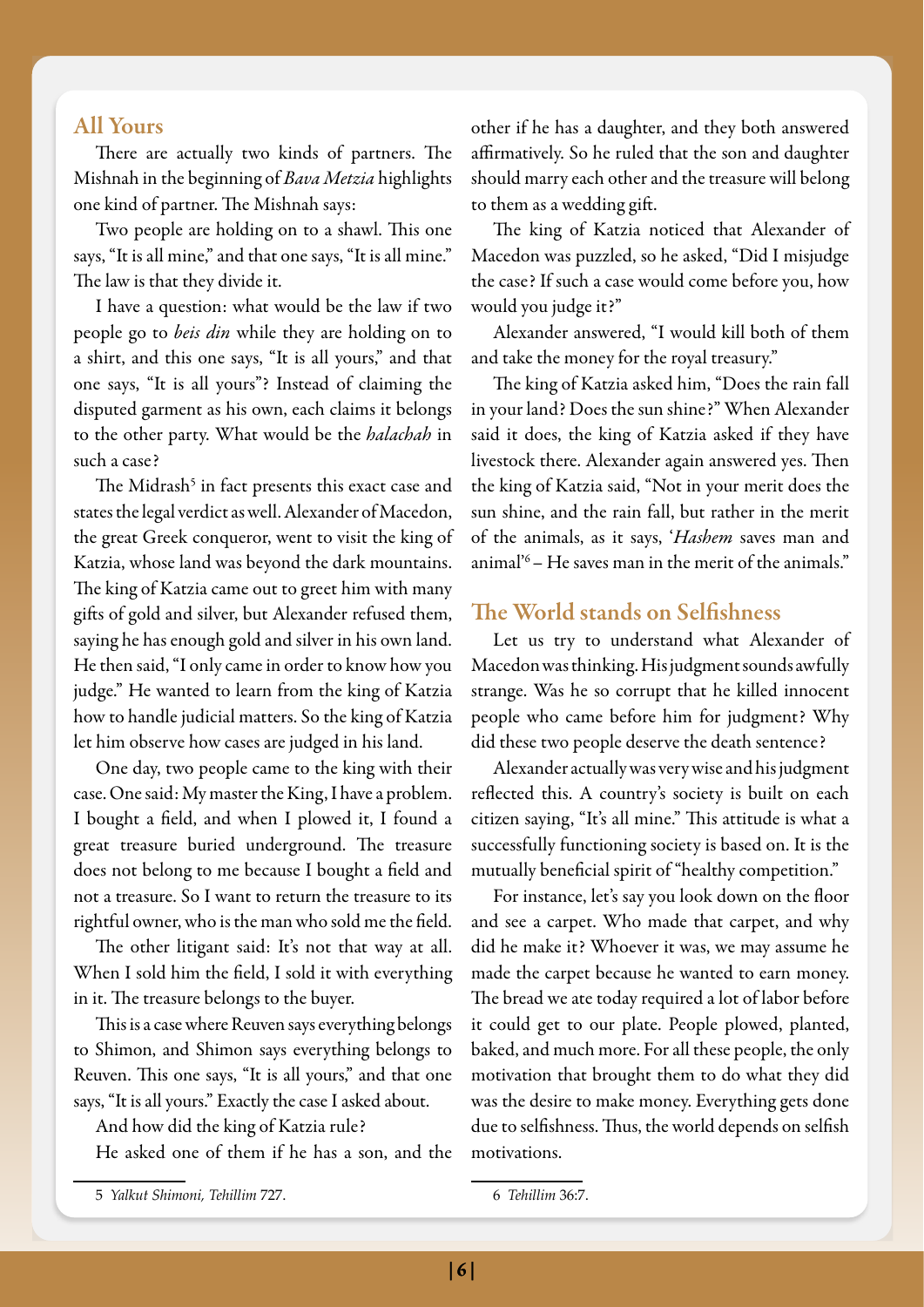If so, argued Alexander of Macedon, people who don't care about themselves, who don't look out for their own interests at all, who say, "It's all his," are dangerous elements. They are destroying society. Because when a person wants to get rich, he builds a factory, he manufactures clothes, food, etc. But these two people are saying, "No, you take it, you can have it all." They are espousing a philosophy that, if it spreads throughout the population, will result in no clothes and no food being produced. In the end, the entire country will collapse.

An outlook like this constitutes rebellion against the kingdom, so those who espouse it are liable for the death penalty, and to have their property appropriated to the king's treasury, because the king's role is to look after the welfare of the country.

This is how Alexander of Macedon thought.

### The King of Katzia's Elegant Solution

However, as mentioned above, the king of Katzia saw things quite differently. He disparagingly commented to Alexander of Macedon that if this is how they do things back home, the sun and rain must be in the merit of the animals, not the people.

The king of Katzia ruled that this one's son should marry that one's daughter, and the treasure will belong to both of them.

What message are *Chazal* trying to teach us through this novel ruling?

As we said before, when there is a shawl that two people are fighting over, they can fight over it in two ways. Each can claim it is all his, or each can claim it is all the other party's.

If the former, if each says, "It's all mine," the *halachah* is, "They shall divide it." In such a case, each one receives half. If they are dividing a shirt, each one will get one sleeve, which is basically worthless. But if each one says, "It's all yours," then the *halachah* is not to divide it between the two. On the contrary, each one gets it all, because each is not taking from the other, but rather giving to the other. Practically speaking, how does each person get it all?

By partnership. They become partners, *mechutanim.*  This one's son marries that one's daughter, and together they will benefit from it all.

I once spoke of this principle in connection to *shalom bayis.* A husband and wife who live together have two ways to manage things. One way is for him to say, "Look how much I do for you!" and she says, "Look how hard I work and how much I help you!" In other words, he says, "It's all mine," and she says, "It's all mine."

The result in such a case is he takes half and she takes half. The home is divided. Each has "half a shirt." Those who suffer the most from this are the children. Each parent pulls them in a different direction.

But if he says, "It's all yours, I know that everything is in your merit," and she says, "It's all yours, only you work and help," then each acknowledges the whole of both of them, and they live in harmony, in unity, and in the end they both have it all.

This is the secret of *shalom bayis.* And this is also the secret of the *Machatzis Hashekel*: we are partners with *Hashem*. But what type of partnership? If a person says to *Hashem*, "It's all mine," then *Hashem* will say to him, "What do you mean, 'It's all yours?' On the contrary, it's all Mine." The outcome is that *Hashem* gives him half; He gives him the minimum he needs to subsist.

But if a person recites with proper intention the ברוך אתה ה' אלקינו מלך העולם, שהכל נהיה of blessing בדברו, he is saying, so to speak: *Hashem*, everything is Yours. You made everything. Accordingly, *Hashem* will respond by giving him everything.

This is the message of the *Machatzis Hashekel.* A person says to *Hashem*: let's be partners, like husband and wife, and then the *halachah* is that both have equal control over the possessions: בנכסיהם וישלטו בשווה שווה. What type of control? The type by which each has it all. *Hashem* receives it all, because everything a person eats is eaten *l'sheim Shamayim*.

If we live this way we will never lack anything because *Hashem* takes very good care of those who  $\operatorname{seek}$ Him out: דורשי ה' לא יחסרו כל טוב.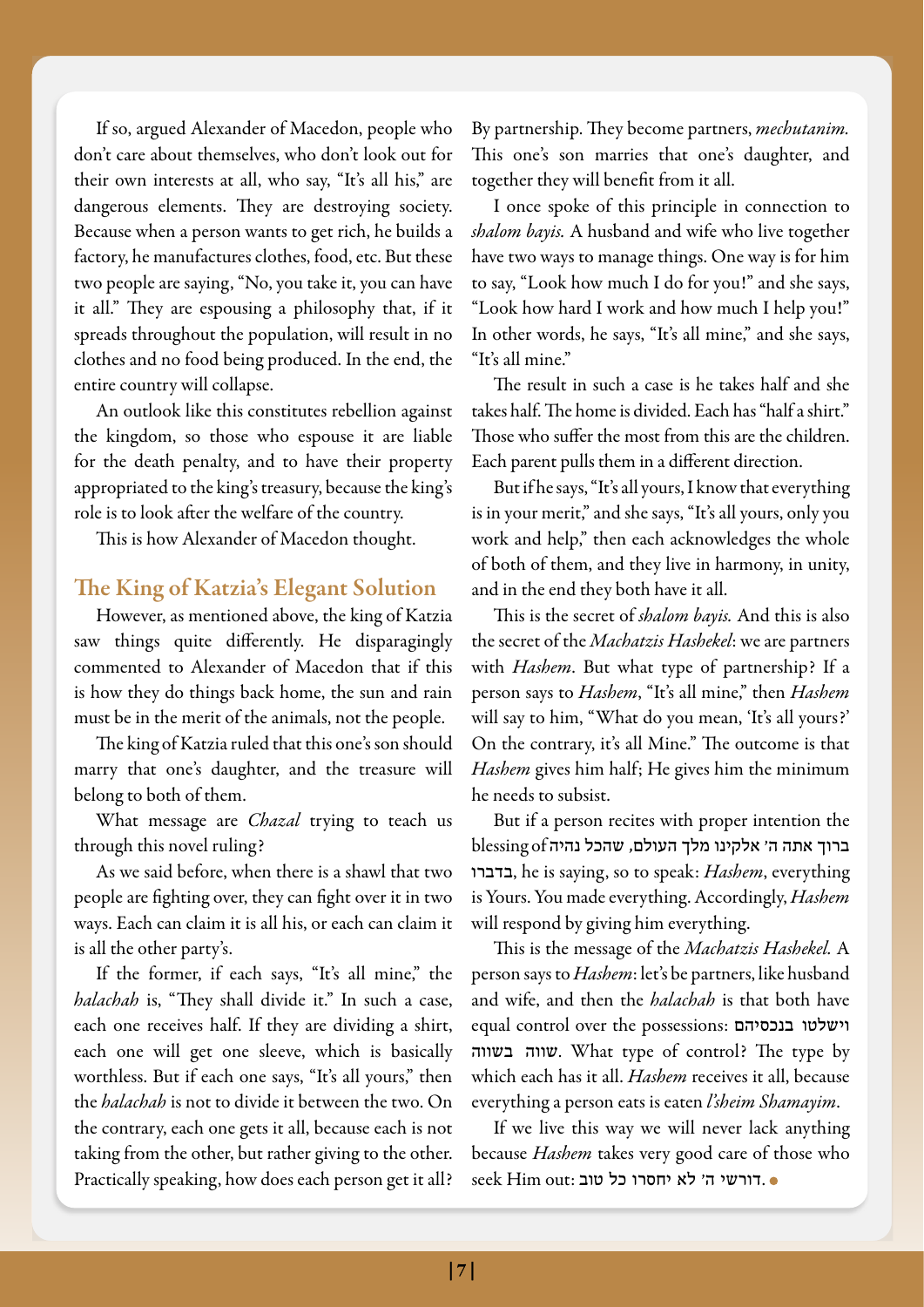## Tefilah Topic



### Why do we say Korbanos?

#### Not just another Segulah

In the world of Judaism there are a lot of *segulos*  and practices of various kinds. Reciting *Korbanos* is a very important thing, and reciting *Lamenatzeach* in the shape of the Menorah is a tremendous *segulah.*  There are also those who say, for instance, that the 13th of Sivan is a *segulah* for *parnassah* because on that day Mordechai and Esther were told, "Write about the Jews as is good in your eyes."1

There are plenty of *segulos,* and which ones a person will follow depends a lot on what traditions he has received and to which community he belongs. Adding flowers and diamonds to *Hakadosh Baruch Hu's* crown is a good and beautiful thing to do (as long as it does not come at the expense of the main things).

When we approach the recitation of *Parshas Akeidah, L'olam yehei adam* and *Korbanos* without going into the question of whether to recite them or not, we need to understand that they are not like other *segulos* and various practices. They surfaced. They are right there in every everyone's *Siddur.* And that means a lot. They may look like little things, but if they have been universally accepted into the *Siddur,* they must bear great importance.

This may be compared to a faucet that leaks drops of water. If the drops already forced themselves out and can be seen clearly, this is a sign that there is a powerful source of water standing behind them, deeper down. There is much more to these drops than meets the eye.

So it is with *mitzvos.* There are a lot of good and wonderful things we can do. There are a lot of *segulos.* For instance, *Hakadosh Baruch Hu* said to blow a shofar on Rosh Hashanah. It is well known that blowing the shofar is a profound *segulah.* It moves *Hashem* from the Throne of Judgment to the Throne of Mercy. Yes, we could look up in all sorts of books other *segulos* that do the same thing. But the mitzvah of blowing shofar is written in the Torah itself: "It shall be a day of shofar-blowing for you."2 This shows that shofar is not just another *segulah.* It is a fundamental of Judaism.

The same applies to things that have become a part of every Jewish *Siddur.* For instance, the hymn *Adon Olam.* Every word in this hymn is tremendous. "Master of the world Who ruled before anything was created": this speaks of the kingdom of *Ein Sof*  that preceded the existence of heaven and earth. "At the time when everything was created according to His Will": this speaks of the principle that the world is created. And it just goes on and on with more and more tremendous statements like that.

A hymn that has been accepted into the *Siddur* of all Jews everywhere is no small thing.

The same goes with *Parshas Akeidah.* Reciting this passage every day carries a lot of good *segulos.* 

As we mentioned before, not all *segulos* became part of the *Siddur.* As for those that did, we might not be able to say that our spiritual life depends on them, but we should not ignore them either.  $\bullet$ 

1 *Esther* 8:8.

2 *Bemidbar* 29:1.